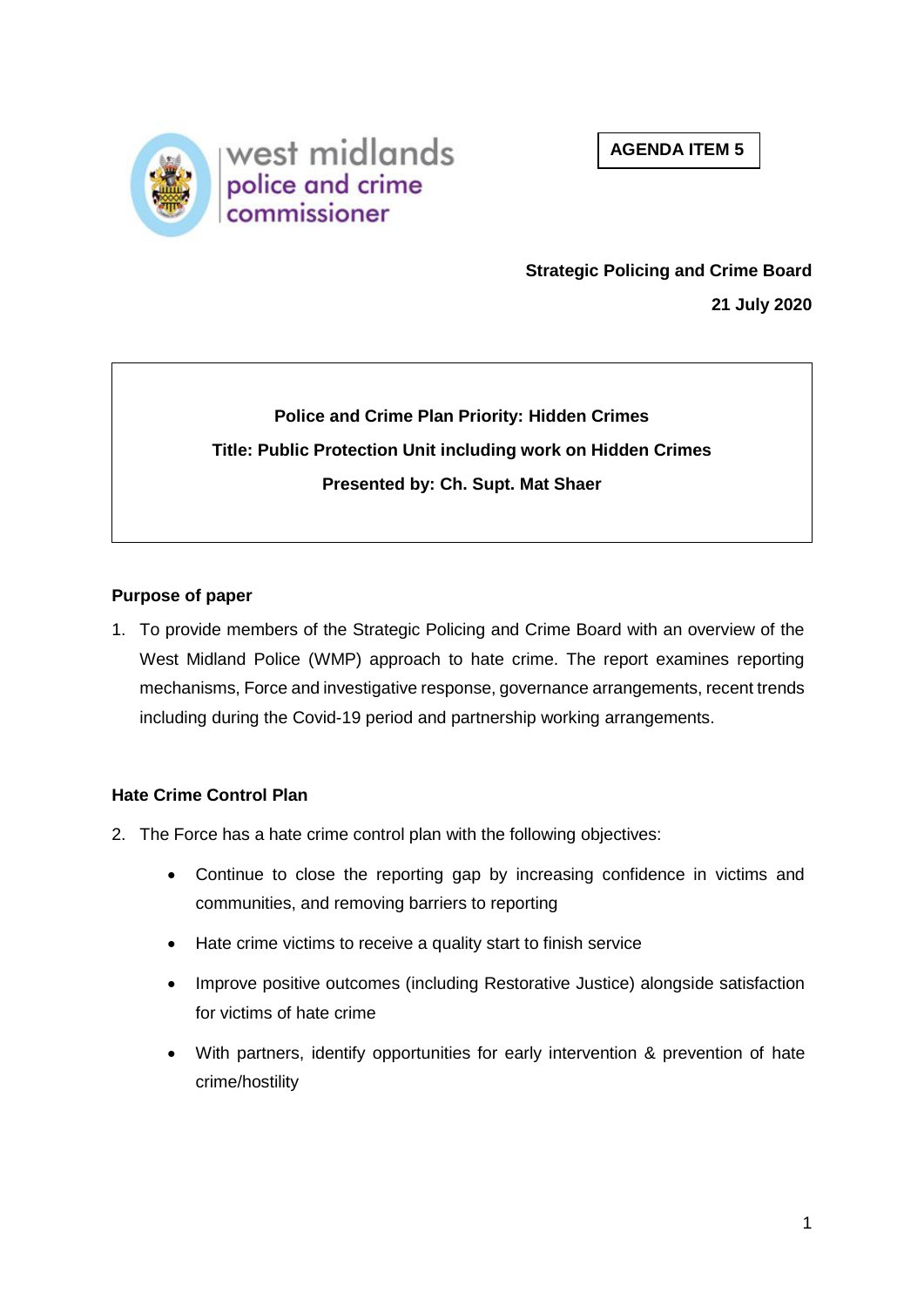### **Governance**

3. To achieve these priorities, each neighbourhood policing unit (NPU) and department has an identified officer as a Single Point of Contact (SPOC) who are held accountable against the delivery of the Hate Crime Control Plan. All SPOCs report to the Force Hate Crime Lead, Chief Superintendent Shaer who chairs the quarterly Hate Crime Board with representatives from internal staff associations, victim services, local authorities and the Crown Prosecution Service (CPS). Figure 1 illustrates the Force's hate crime governance structure.



#### **WMP Hate Crime Governance**

Figure 1. West Midlands Police Hate Crime Governance Structure

- 4. Hate crime is primarily governed through the Vulnerability Improvement Board. This board also serves as the main conduit to track progress against national hate crime recommendations from Her Majesty's Inspectorate of Constabularies and Fire and Rescue Services (HMICFRS).
- 5. Hate crime was last presented at the Force's Strategic Tasking meeting in December 2019 and is reported on an annual basis. As a Force priority, it also features monthly at the Force Tasking meeting.
- 6. Each hate crime strand has its own lead volunteer 'champion' who have considerable experience and understanding of their specific strand. All champions' have developed and continue to expand a network of Independent Advisory Group (IAG) members to advise, guide and scrutinise the Force's approach to hate crime.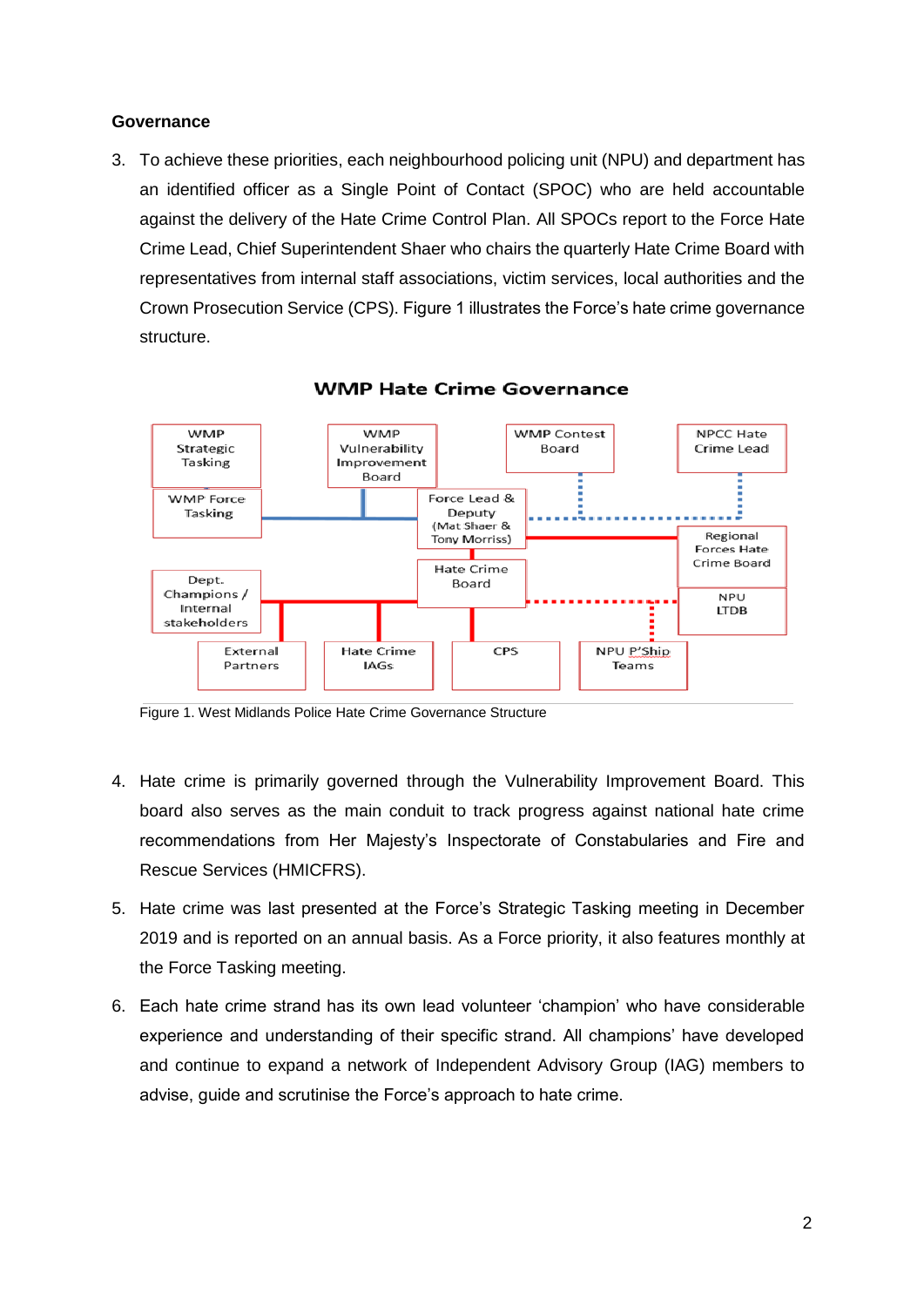# **Reporting Mechanisms**

- 7. Improving the ease of access for victims and witnesses to report hate crime is important to close the reporting gap and is essential to ensure an accurate assessment of hate crime. The Force has a number of reporting mechanisms to complement established methods such as telephone calls or visiting a police station front office, which includes third party reporting centres (TPRCs) and a mobile phone application.
- 8. National reporting mechanisms such as True Vision<sup>1</sup>, Tell MAMA (Measuring Anti-Muslim Attacks)<sup>2</sup> and the Jewish Community Security Trust<sup>3</sup> are also available to victims and witnesses.

# *Third Party Reporting Centres*

- 9. A clear element of the plan is engagement with both the public, statutory and nonstatutory partners. To improve engagement with local communities and close the reporting gap, TPRCs enable vulnerable victims to report incidents of hate crime to agencies working in partnership with WMP. TPRCs are spread geographically across the West Midlands and cover all areas of vulnerability of hate crime including race, religion and sexual orientation. The focus of WMP and partners through the TPRCs is to ensure the most appropriate services relevant to the specific needs of vulnerable victims is available across the region.
- 10. Local TPRCs are typically third sector organisations which already provide some form of service to communities. They voluntarily receive training from WMP's NPU Partnership Teams to assist them to identify hate incidents and crimes during their interactions with people.
- 11. All registered housing providers across Birmingham and Solihull are part of the scheme, and across the Black Country, Wolverhampton Homes, Walsall Housing Group, Dudley MBC and Sandwell MBC are also key partners. Those organisations use True Vision to report hate crime incidents and crimes. In Coventry, the NPU Partnership Team maintain regular contact with the city council and Whitefriars Housing who lead TPRC training.
- 12. Originally, there was an expectation TPRCs maintained records of persons they had spoken to about hate crime. This requirement was removed after a number of partners

<sup>-</sup><sup>1</sup> True Vision – [https://www.report-it.org.uk](https://www.report-it.org.uk/)

<sup>2</sup> Tell MAMA – [https://tellmamauk.org](https://tellmamauk.org/)

<sup>3</sup> Jewish Community Security Trust – [https://cst.org.uk](https://cst.org.uk/)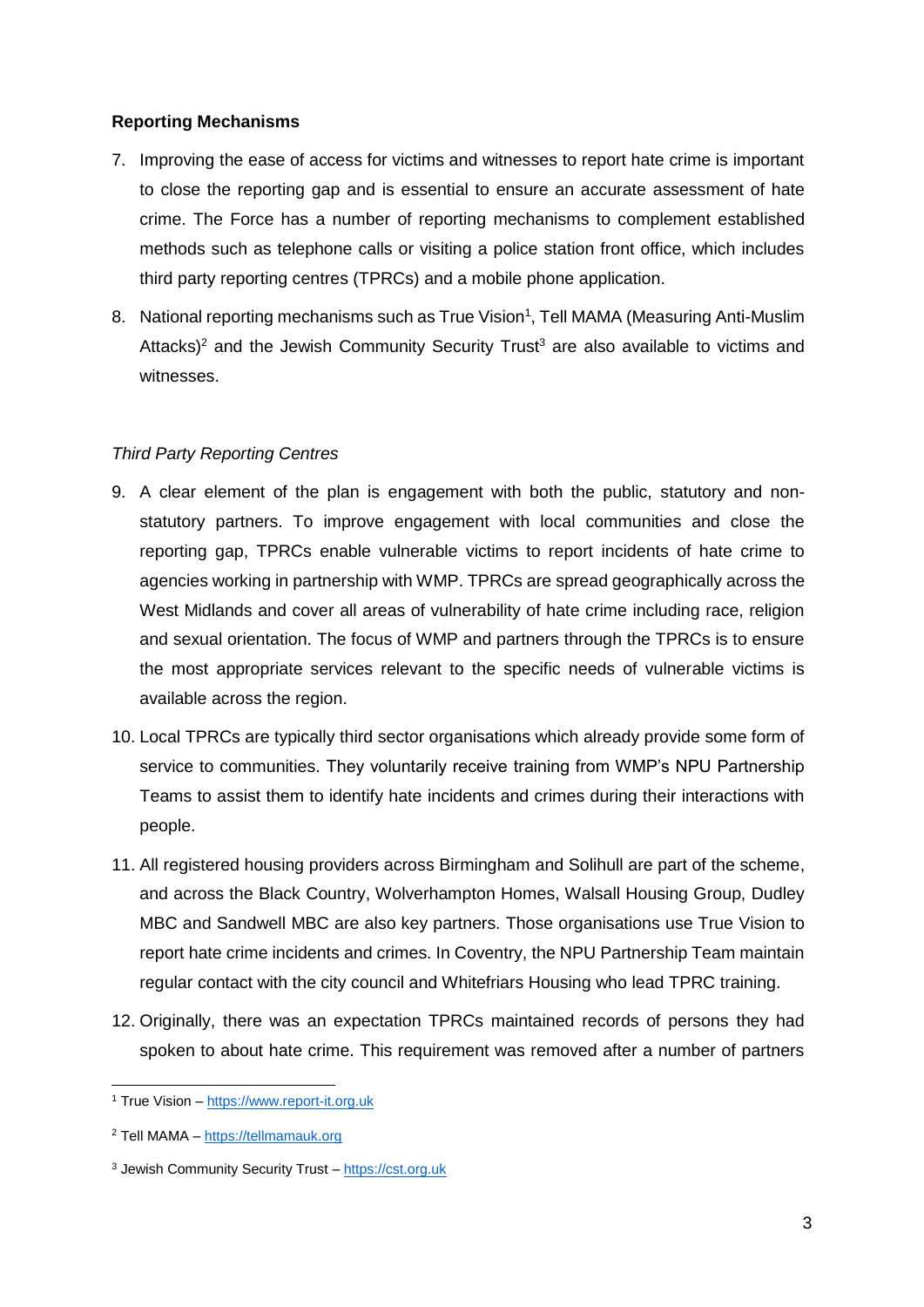left the scheme and stated that recording the information was an administrative burden. Whilst this policy change means we are unable to measure the number of referrals from each TPRC, they are essential in the Force's relationships with communities.

### *Mobile Application*

- 13. The dedicated hate crime mobile application was launched in September 2019 and is one of only three police forces across England and Wales which provides this service. The application provides useful advice to users, including the definition of hate crime, its different strands, how to make a report and how the criminal justice system operates. The application also provides access to the Force's LiveChat service, as well as local and national third party reporting mechanisms. Despite only being available for less than twelve months, NPU Partnership Teams continue to educate communities and partners about the application and it has been well received. Since its introduction, a number of other police forces are considering using the application in their approach to hate crime.
- 14. Future development of the application is being examined to further improve its functionality and accessibility to other communities. At present, Force IT systems do not allow us to differentiate the means/conduit by which hate crime is reported; but dependent on financial investment, a feedback element is one such consideration for future development. This complements proposed plans to enable hate crime reporting directly from the West Midlands Police website. The Force is also working to incorporate Sign Video in police station front offices, the public website and officers' mobile devices to enable members of the deaf community to report hate crime directly to the police using British Sign Language (BSL) via video.

### **Force Response to Hate Crime**

15. The Force offers a variety of reporting mechanisms as detailed in the section above. On receipt of a report of hate crime, the Force uses the **THRIVE+** assessment model to ensure the most appropriate mode of response. When considering a report of hate crime, victims are deemed vulnerable due to potential wider community impact. As a result, there is an implied expectation of enhanced prioritisation of the incident, to include more intrusive supervisory scrutiny and oversight at all stages of the initial response as well as the subsequent investigation.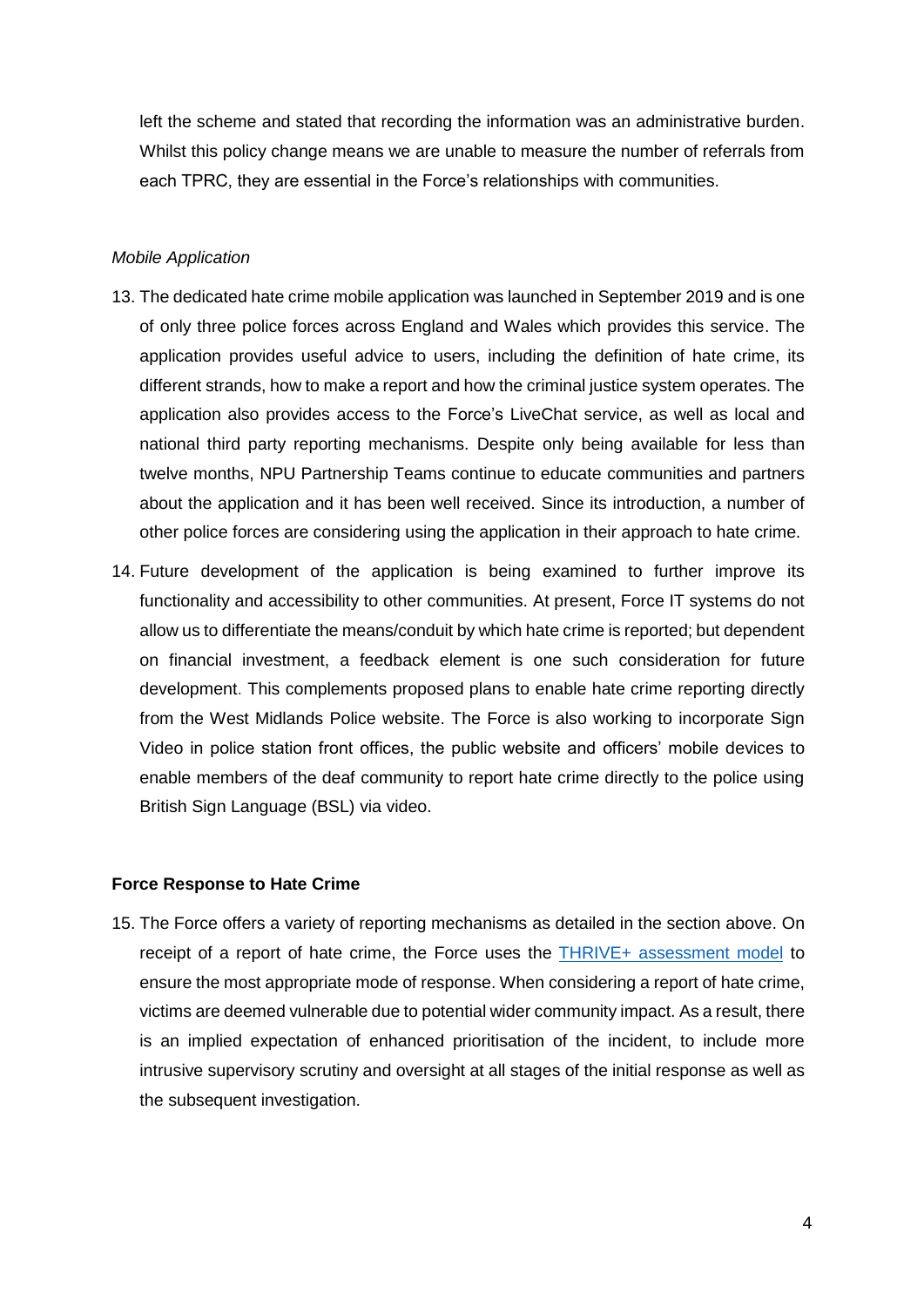- 16. A bespoke hate crime incident response policy has been considered, but it has been established that applied correctly, THRIVE+ is the most appropriate method for assessing and prioritising the response.
- 17. Scrutiny extends to chairs of local daily threat review meetings (TRM) for each NPU, who are expected to review all reports of hate crime for the preceding twenty-four hours, to ensure all investigative and safeguarding actions have been properly considered and implemented. This also includes consideration of any wider community impact that may arise from the incident, ensuring where necessary fast track actions are completed; including liaison with partners and support services for victims and engagement with the affected community where appropriate.
- 18. During the Covid-19 lockdown period, Force CID instigated a bespoke enhanced level of service around Covid-19 related hate crime, in recognition of the risk posed to communities and the level of national prominence. This consisted of greater scrutiny around decision making and prioritisation. The Force improved its positive outcome rate for hate crime during this period to over 13%<sup>4</sup>. Consequently, a number of areas of best practice have been identified which are currently being distilled into the business as usual response and investigative standards, as noted below:
	- For reports of Hate Crime where there is an identifiable offender (either because an offender is named, or reasonable enquiries could lead to the offender's identity becoming known to the police), the following principles should be applied:
	- The FCID DS for the geographical area where the offence was committed should ensure that the crime report has a full investigation plan highlighting reasonable lines of enquiry.
	- The crime should be allocated to an investigator with fast track actions set in order to progress the report.
	- Once an offender is identified an account is to be obtained. This does not necessarily mean an arrest will always be required in every case. Voluntary interviews and other less formal means can be considered where appropriate and where rationale exists.

-

<sup>4</sup> West Midlands Police deems positive outcomes as: OC1 – Charge or Summons; OC2 – Caution – Youth (incl. Conditional Caution); OC3 – Caution – Adult (incl. Conditional Caution); OC4 – Take into Consideration (TIC); OC5

<sup>–</sup> The offender has died (all offences); OC6 – Penalty Notice for Disorder (PND); OC7 – Cannabis Warning; OC8

<sup>–</sup> Community Resolution; OC9 – Prosecution not in the public interest (CPS) (all offences); OC10 – Police decision

<sup>–</sup> formal action against the offender is not in the public interest.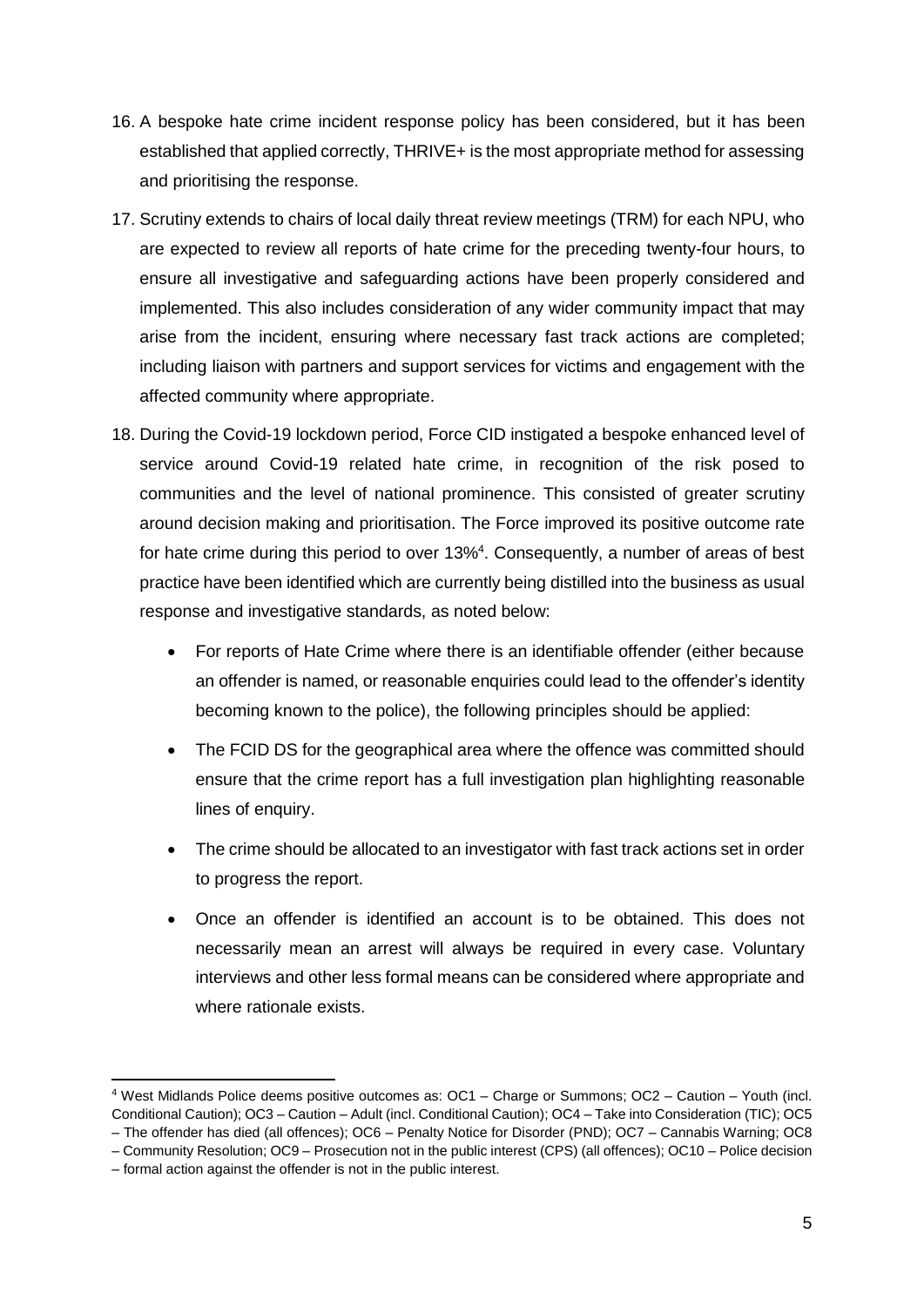- Ensure the victim is updated throughout the investigation and consider terminology used, refrain from statements like "one word against the other".
- Consider proportionality of the outcome taking into account the victim's wishes. In many cases it will be appropriate to seek CPS advice with a view to criminal charges, but it may not be so in every case. For example, the victim may not wish to go to court and/or the offender may have no previous convictions and have expressed remorse, in which case consider Out of Court options.
- In the vast majority of cases, it is highly inappropriate not to seek either CPS charging advice or some form of positive outcome for a report of Hate Crime. In recognition of that, a decision to file a Hate Crime report with a named or identifiable offender as 'NFA' (No Further Action) requires the authorisation of an Inspector.
- 19. As a Force level monitored threat, hate crime reporting and associated intelligence is monitored as part of daily and weekly community tension situation reporting, which assists NPU and departmental leadership teams in understanding emerging trends and risk, and taking appropriate mitigating action as necessary.

# **Twelve-Month Trend Analysis**

- 20. Hate crime recorded by the Force increased by 12.7% for the performance year 2019-20 in comparison with 2018-19. It has increased year-on-year since 2014, which is consistent with the national trend. Initial trends for the 2020-21 performance year identified by the Force show an increase in malicious communications and public order related offences, but no significant increase in hate crime related violence with injury.
- 21. Through comparison with recorded levels versus British Crime Survey returns, there is evidence to suggest that the increase in nationally recorded hate crime is indicative of a narrowing reporting gap; the gap between that experienced and that reported. It is also assessed that the Force is closing that reporting gap at a higher rate than the national trend. The Force's emphasis on accessible reporting methods and engagement is believed to have contributed to closing the reporting gap.
- 22. The stand out trend in the last twelve months was the elevated levels of reported homophobic crime. This trend emerged around March 2019 and continued through to the summer 2019 period when it returned to a lower, but higher norm level where it has generally remained, as illustrated in figure 2.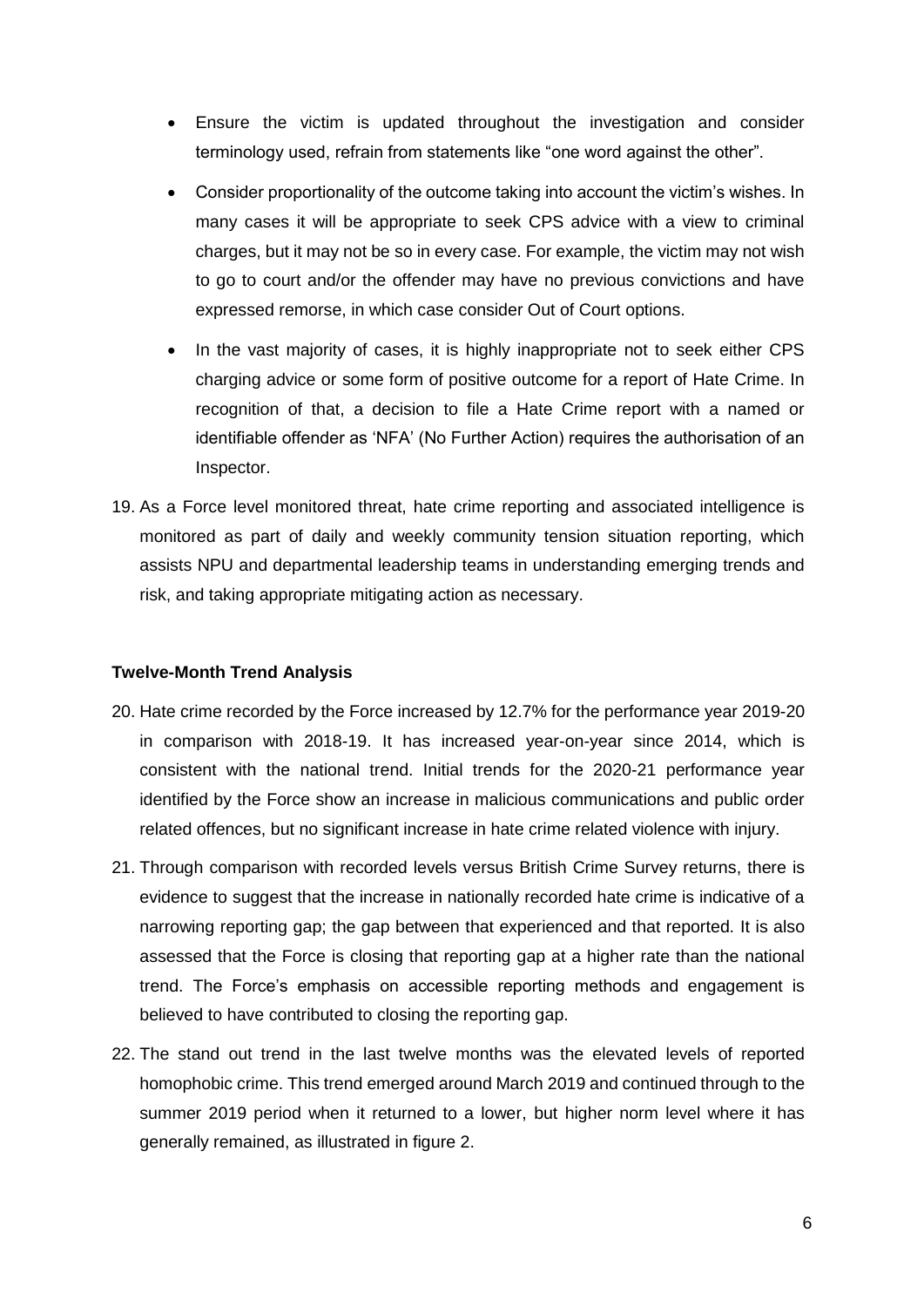Hate Strands Over Time



Figure 2. West Midlands Police Hate Crime Strands Over Time (Recorded Crime) *NOTE: Racial offences are plotted on a secondary axis to better compare the strands*

- 23. This indicates a real-terms spike in this strand with the most likely explanation being a consequence of the widely reported Birmingham schools protest and/or the impact of some of the high profile homophobic robbery series.
- 24. This was the view certainly that many in the LGBT+ community articulated to WMP as part of a bespoke action plan response to the spike, which included a public forum, reassurance patrols and communication as well as engagement with and support from LGBT+ networks.
- 25. Racially targeted hate crime typically accounts for approximately 80% of all hate crime recorded by the Force and this has not changed greatly over time. Presently, Force Contact are working to review any potential incidents of religious hate crime which may have inadvertently been classified as racial hate crime.
- 26. The low level of reporting across disability and transgender hate crime strands has highlighted that these continue to be areas requiring further progress in terms of engagement with the affected communities to encourage reporting. NPUs have been tasked to examine this.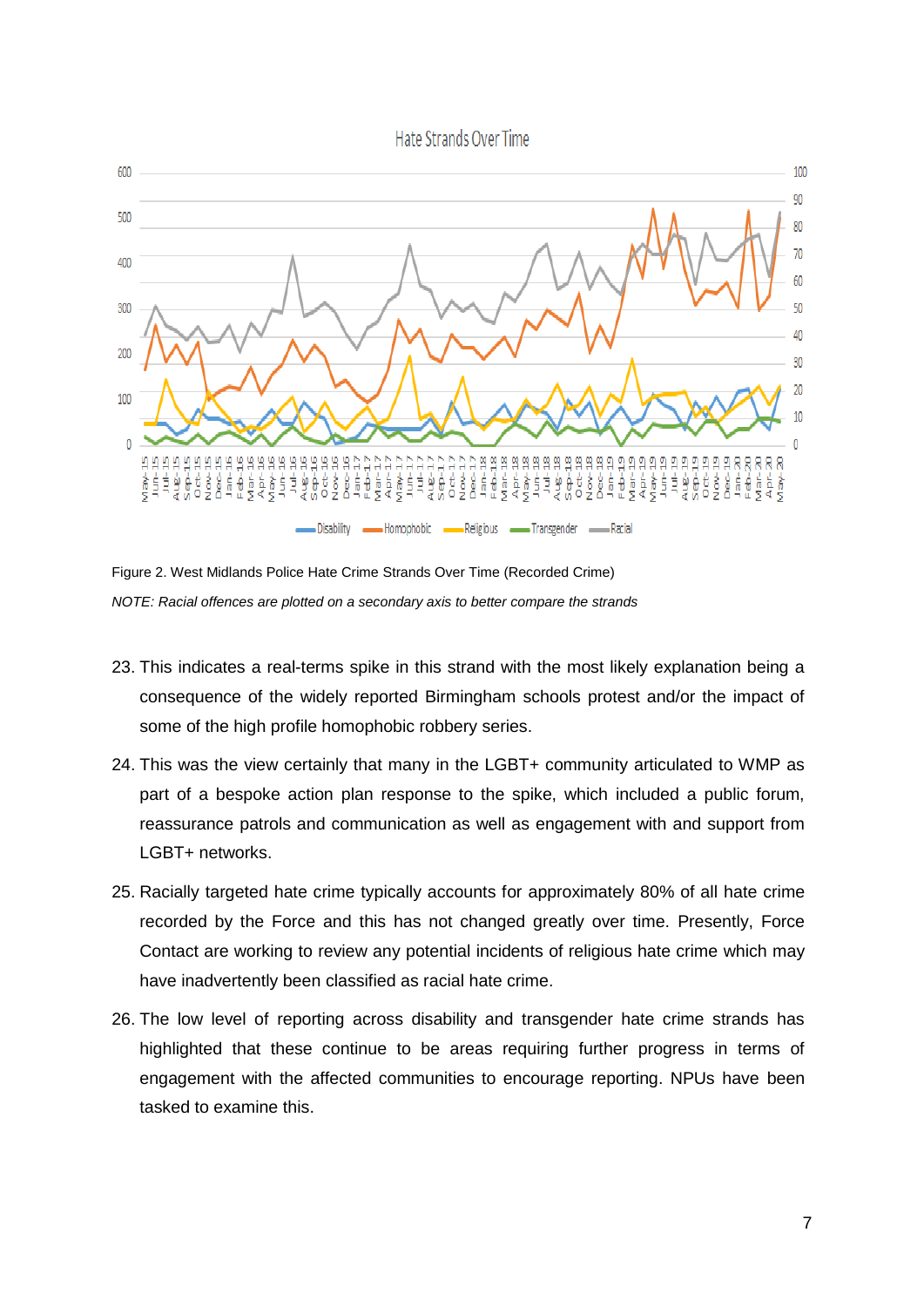### **Covid-19 Trends**

27. For this purposes of this report, the pre-lockdown period is January to March 2020 where no government restrictions were in place; with the exception of the positive outcome rates detailed in paragraph 28 and figure 3. The period 28 March to 1 June 2020 is defined as the lockdown period, and thereafter the post-lockdown period.

### *Pre-Lockdown Period*

28. The Force was within normal variations for positive outcomes during this period, with the vast majority of outcomes recorded as charge or summons. Figure 3 shows the positive outcome rates for hate crime offences between June 2018 and 16 July 2020. The dip in June 2020 relates to a backlog due to implementation of new training standards. The Crime Services Team have been working through the backlog which has now returned to normal levels.



Figure 3. Positve outcome rates for hate crime offences (July 2018 to 16 July 2020)

29. The period of January to March 2020 saw hate crime trends follow usual patterns. Offences typically took place in public – either arising from previous disputes between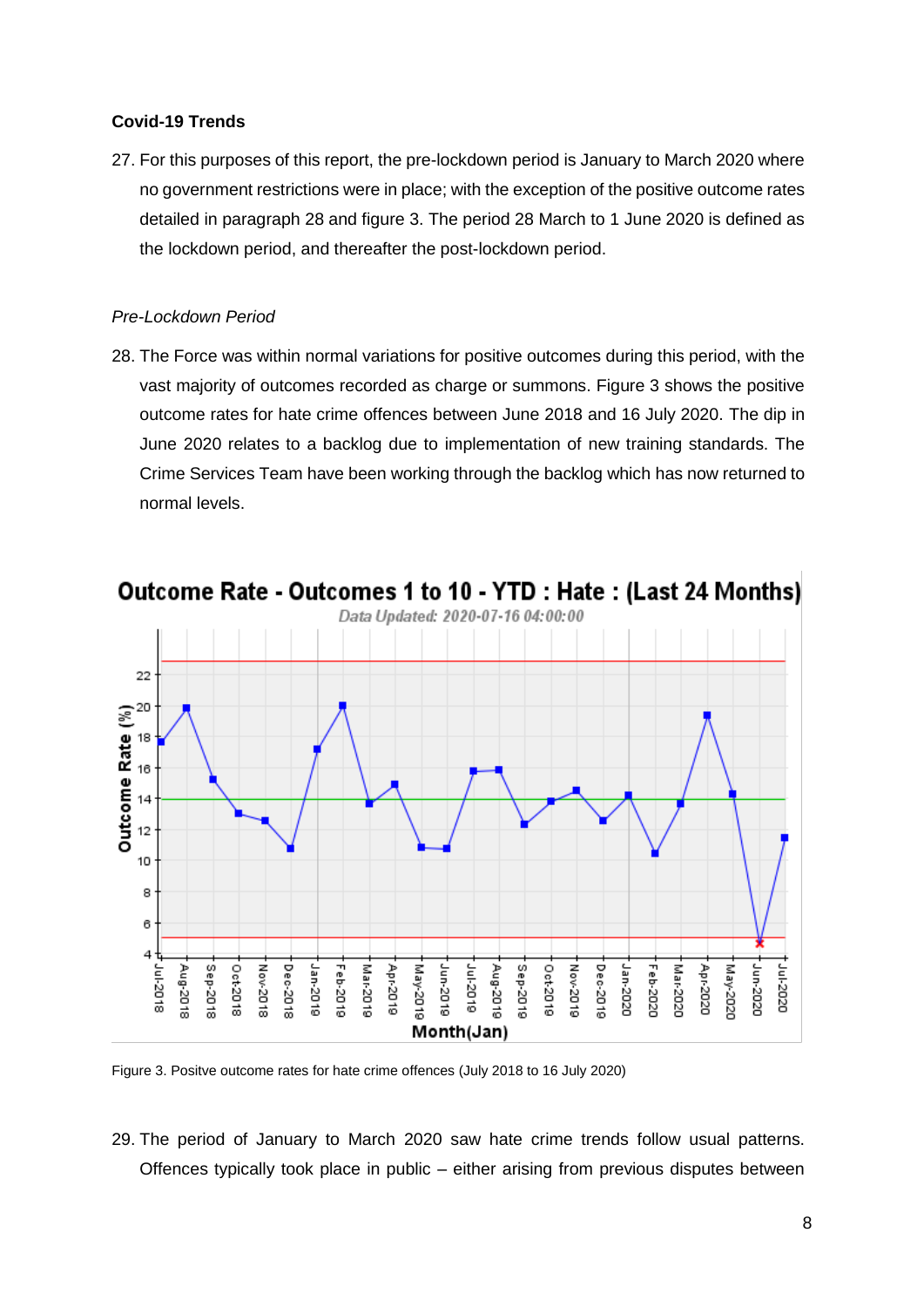persons known to one another, or random disputes in the street, especially associated with the night time economy. This is exemplified by the majority of offences occurring in city or town centres, with Birmingham city centre being the main hotspot, followed by Coventry city centre.

#### *Lockdown Period*

- 30. When restrictions were first implemented, hate crime offences sharply dropped, but have increased since restrictions have eased. During this period trends changed from the norm. Roughly 13-18% of offences recorded per week<sup>5</sup> were stated to be coronavirusrelated. Offences commonly arose from disputes regarding social distancing, or racial offences against various ethnicities blaming the victim for the spread of the coronavirus.
- 31. Graffiti was often noted around this time, with offensive messages against Chinese, Indian and Somalian nationalities. These offences began mainly online and then became more public and overt as restrictions relaxed.
- 32. Roughly 15-20% of hate crime offences were aimed at key workers or those assisting the vulnerable, specifically staff in shops. This also included police officers, NHS emergency workers, and those taking food or supplies to the vulnerable<sup>6</sup>.
- 33. Approximately 20% of hate crime offences were crimed as malicious communications<sup>7</sup>, i.e. occurring online/social media or over phone messaging. There was no focus on any particular ethnicity. This trend increased slowly week on week, likely as people began to see less of each other and disputes moved onto online and phone messaging platforms.
- 34. During the restrictions, racial hate continued to be the main driver of hate crime at around 75-80%, with homophobic hate at 6-12%. Offences moved away from city and town centres into more residential areas, most likely due to the public travelling less around the Force area as well as many offences being neighbour-related.

#### *Post-Lockdown Period*

-

35. Locally, hate crime is at its highest recorded levels with approximately 35 offences recorded per day, compared with pre-restriction levels of around 20 offences per day.

<sup>5</sup> 197-272 offences March – June 2020

 $6$  227-300 offences March – June 2020

<sup>7</sup> 305 offences March – June 2020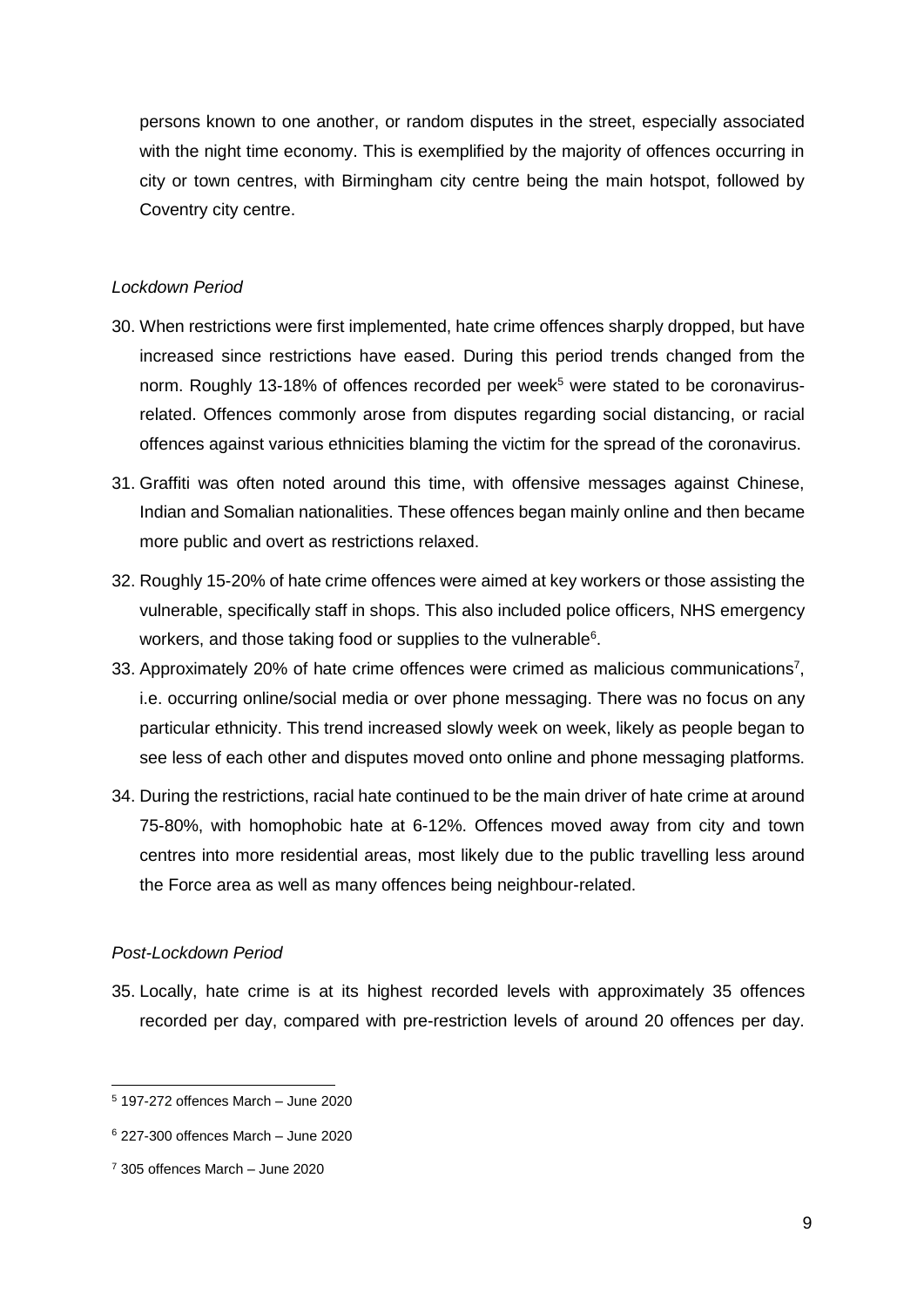Initial analysis suggests that the increase in reporting may be associated with victims now reporting offences which occurred during the lockdown period.

- 36. However, as well an increase of offences being reported which occurred during the lockdown period, in-force and national analysis suggests the hate crime increase is also likely due to a combination of continuing Covid-19 tensions, a relaxation of restrictions leading to typical offending resuming, hate offences regarding the Black Lives Matter movement, and a small increase in homophobic incidents due to Pride month. There is, based on previous years' experience, potential further general increase likely as the night time economy begins to re-open and towards the summer period.
- 37. Seasonally, July is the top recorded month across the Force for hate crime and has been since 2016. Any opening up of the night time economy is also likely to further increase actual and, therefore, reported hate crime.

### **Out of Court Disposals**

- 38. West Midlands Police is now authorised to utilise Conditional Cautions for hate crime as well as Community Resolutions.
- 39. Community Resolutions are most suitable where the victim does not want to engage with the criminal justice system and where the level of offending is considered to be at a lower scale, for example, verbal insults. The victim contributes to setting the conditions for the resolution, for instance, they may have expressed that a desirable outcome was for an apology from the offender, for damage to be repaired or for restorative justice. In addition, the police can impose conditions such as a requirement to attend alcohol treatment or to keep out of a certain area for a set time. In these circumstances, the offender will not receive a criminal record. Eighteen offenders received Community Resolutions for offences with a hate crime marker during the 2019-20 performance year.
- 40. Conditional Cautions can now be used as a diversion from court so are appropriate for a wider range of offences, such as criminal damage, public order offences and low level assaults where it would otherwise be in the public interest to charge but the victim prefers an Out of Court Disposal. The offender will still receive a criminal record.
- 41. The Director of Public Prosecutions has imposed a number of conditions on the dispensation and are similar to those which exist for the Domestic Abuse Conditional Caution Pilot. Effectively the referrals are victim driven and in most cases the alternative to a Conditional Caution would be a simple caution or NFA (no further action), not a court appearance.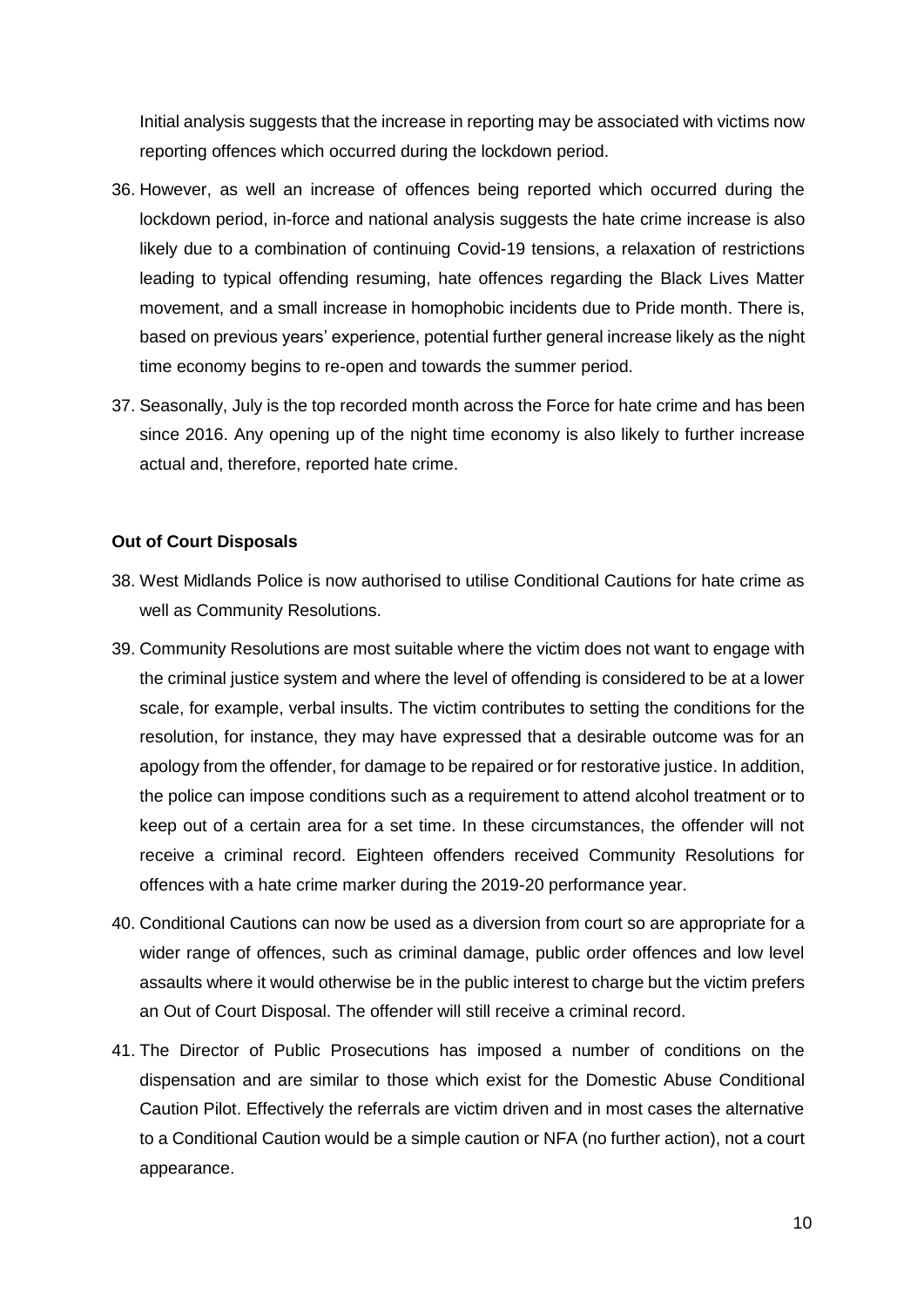- 42. At present we offer two suitable interventions:
	- The Alcohol Related Violence Course (as many offences are alcohol related)
	- Restorative Justice (RJ)
- 43. Both of the interventions were paused at the start of Covid-19. Only a small number of referrals had been made to these in the short period since commencement in mid-January 2020. All were related to verbal insults directed at police officers or staff post arrest. All offenders were referred both to the commissioned provider, Remedi, for RJ and to the Alcohol Related Violence course. It is too early to provide any evaluation though this is being monitored. It is anticipated that the course providers will be able to resume a normal service in July 2020.
- 44. A specification for a new behavioural change intervention, similar to the CARA programme for DA perpetrators, is being scoped at present. The timescale for implementation is likely to be autumn 2020.

# **Partnership Working**

# *Strategic Partnerships*

- 45. The Force supports the Local Independent Scrutiny Panel, which brings together police, CPS, victims groups and community representatives such as faith leaders and the Birmingham LGBT Centre. The group is chaired by the District Crown Prosecutor and scrutinises hate crime cases to identify lessons learnt and recommend improvements across the different stages of the criminal justice process.
- 46. The Force also has formalised partnership relationships with various key organisations including Tell MAMA, CST and Remember Srebrenica, helping to enrichen our understanding of community experience and shaping response.

# *Local Partnerships*

47. All NPUs have bespoke multi-agency structures which deal with hate crime, normally driven through the NPU Partnership Teams. In addition, each NPU has hate crime and associated community tension as a key agenda item at their Independent Advisory Group (IAG) meetings. Dudley NPU have recently revitalised their IAG, with an independent chair and vice-chair, following some innovative recruitment using platforms including WMNow. As the breadth of work undertaken at local is extensive, some key examples include: